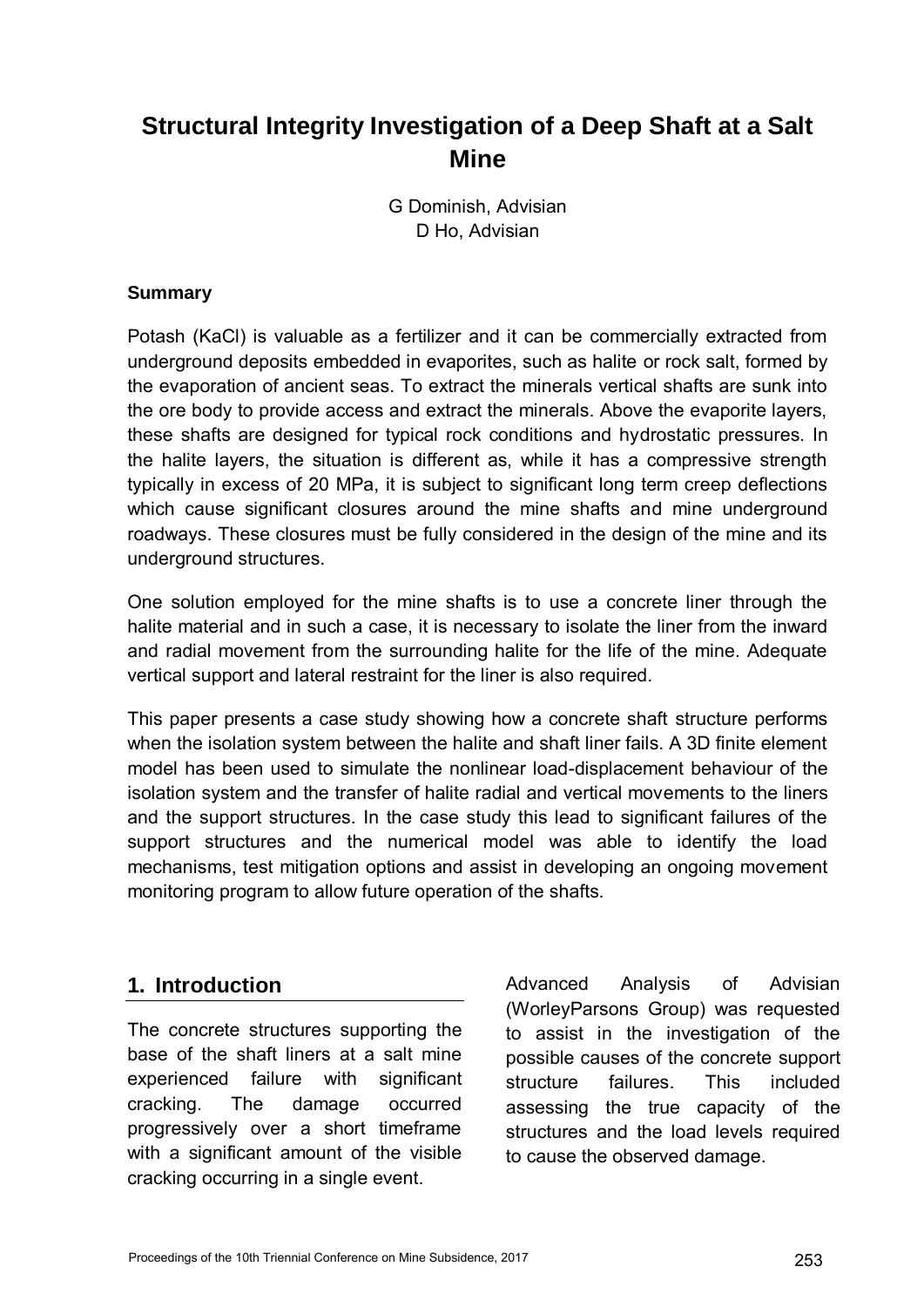The investigation included a site visit to inspect the scale and extent of the damage. A review of the remedial works was undertaken and site information on the mine operation and mine geology that could potentially affect the shaft performance was also obtained.

# **2. Halite Deformations during Mining**

Halite rock, primarily rock salt (NaCl) and other evaporite rocks are formed by the evaporation of prehistoric seas. The halite is strong with an unconfined compressive strength typically in excess of 20 MPa and it is stable in the undisturbed state.

When it is mined by excavation or dissolution, however, it exhibits a steady-state creep behaviour induced by the shear stress around the excavation. The mechanisms and analysis of these deformations are described by Ghasemloonia. and Butt.

Prior to mining, any long term creep from the halite formation and subsequent overburden will cause the horizontal stresses in the rock to be similar to the vertical stress, leaving a state of very low shear stress and no measurable ongoing movements.

When vertical shafts and horizontal roadways are constructed in the halite, local stresses normal to the excavation are reduced to zero and significant shear stresses are created. These

stresses induce the creep behaviour described by Ghasemloonia. and Butt and it results in radial closure of the material around the shaft and inward movements at the roadways, uplift in the floor and downward movements in the roof.

The typical movements around a shaft and roadway are shown in Figure 1 and Figure 2 for a 6 m diameter shaft cut into a 150 m thick halite structure with 800 m of overburden rock. It shows radial shaft movements in the inward direction of up to 450 mm and vertical closure between the top and base of the roadway

# **3. Design Considerations**

When designing the mine access shafts the options are:

- An unlined shaft, which has adequate clearance to allow for the radial closure of the halite strata. For this case, the potential for rock fall needs to be considered. An advantage is that if the closure is excessive, then additional material can be removed to increase the shaft size.
- A lined shaft, with an isolation gap. The liner proves protection from rock fall but closure of the isolation gap limits the effective shaft life.

It is also necessary to consider lateral displacements that can occur as a result of inclined strata.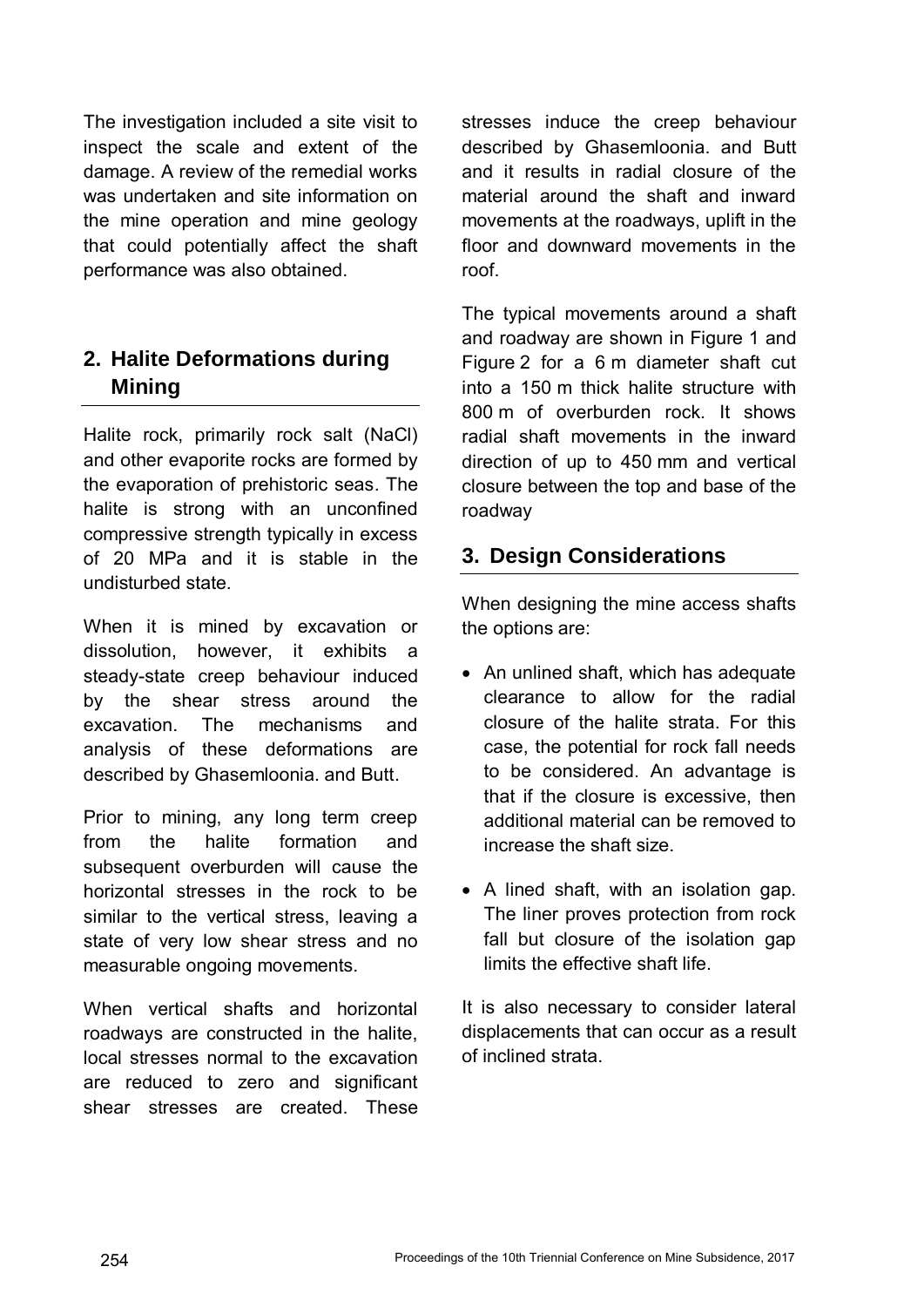



### **4. Case Study**

Some details of the analysis of the performance and failure of a concrete shaft structure are presented for a case where the isolation system between the halite and shaft liner fails.

A structural model of the shaft and support structure was developed and used to test the various load transfer hypotheses and compare their associated failure mechanisms with the observed damage. It was also used to examine the effectiveness of different mitigation options proposed by the mine owner and construction contractor.

#### **4.1. Shaft Liner and Support**

At the mine, the shafts are about 6 m diameter and they are sunk to the roadway level in the lower halite strata about 900 m below the ground level. The halite layers extend for about 130 m above the roadway and above that level there is about 800 m of sound sedimentary rock strata. Below the halite is harder rock.

In this case, the shaft was lined with a concrete liner. Above the halite, the liner was directly supported by the local rock strata. In the halite region, the liner was designed as isolated from the surrounding rock with a movement joint in the liner at the top of the halite and supported through the roadway to the sound rock below by a concrete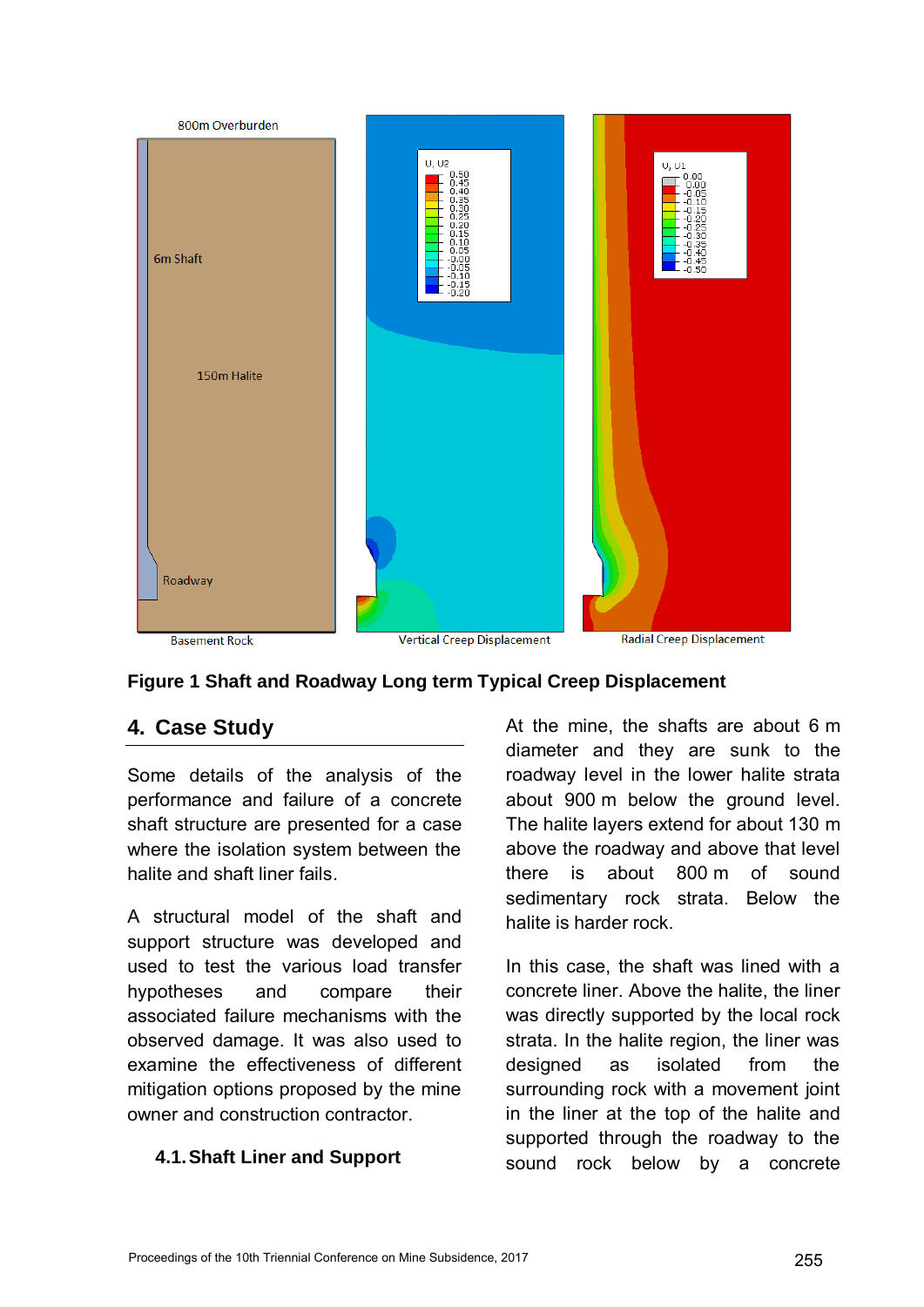structure designed to carry the weight of the liner through the halite strata.

The roadways are generally unlined with local rock bolting to prevent spalling and an adjustable floor to accommodate local uplift near the access shafts.

The shaft liners were designed with sufficient clearance to allow 350 mm of radial closure on the shaft. The design intent was to place a flexible material into this space to contain any spalling that may occur.

An unintended consequence of the isolation material selected was that, while adequately allowing radial deformation of the shaft, it transmitted significant vertical stresses from the downward movement of the halite above the roadway onto the liner support structure. This in turn led to the failure of the support structure.

### **4.2. Observed movements**

At this site, the observed ground movements are as follows:

- Relative vertical movement of the shaft liner: 18 mm/year
- Horizontal movement at the base of the shaft liner: 3 mm/year.
- Maximum shaft radial closure: 10 mm/year.
- Total compression of the halite layers: 10 mm/year.
- Ongoing surface subsidence in the region of the shaft from far field

effects of the mining has been observed but it is too small to cause significant issues.

### **4.3. Feasible mechanisms for the observed cracking**

The following findings were made after the site visit.

- The shaft liner support structure failed as a result of vertical loads from the liner.
- The support structure was more than adequate for its original design loads, the weight of the liner through the halite strata.
- The source of the overloads is the relative downward movement of the salt layers directly above the structure.
- The isolation material was identified as having sufficient shear strength to transmit the loads to cause the observed failure.

#### **4.4. Remedial Work**

Following the failure of the liner support structure, the following types of remedial work was undertaken to stabilise the situation:

• The shaft liner was structurally disconnected from the failed support structure, leaving the liner supported by the original isolation material.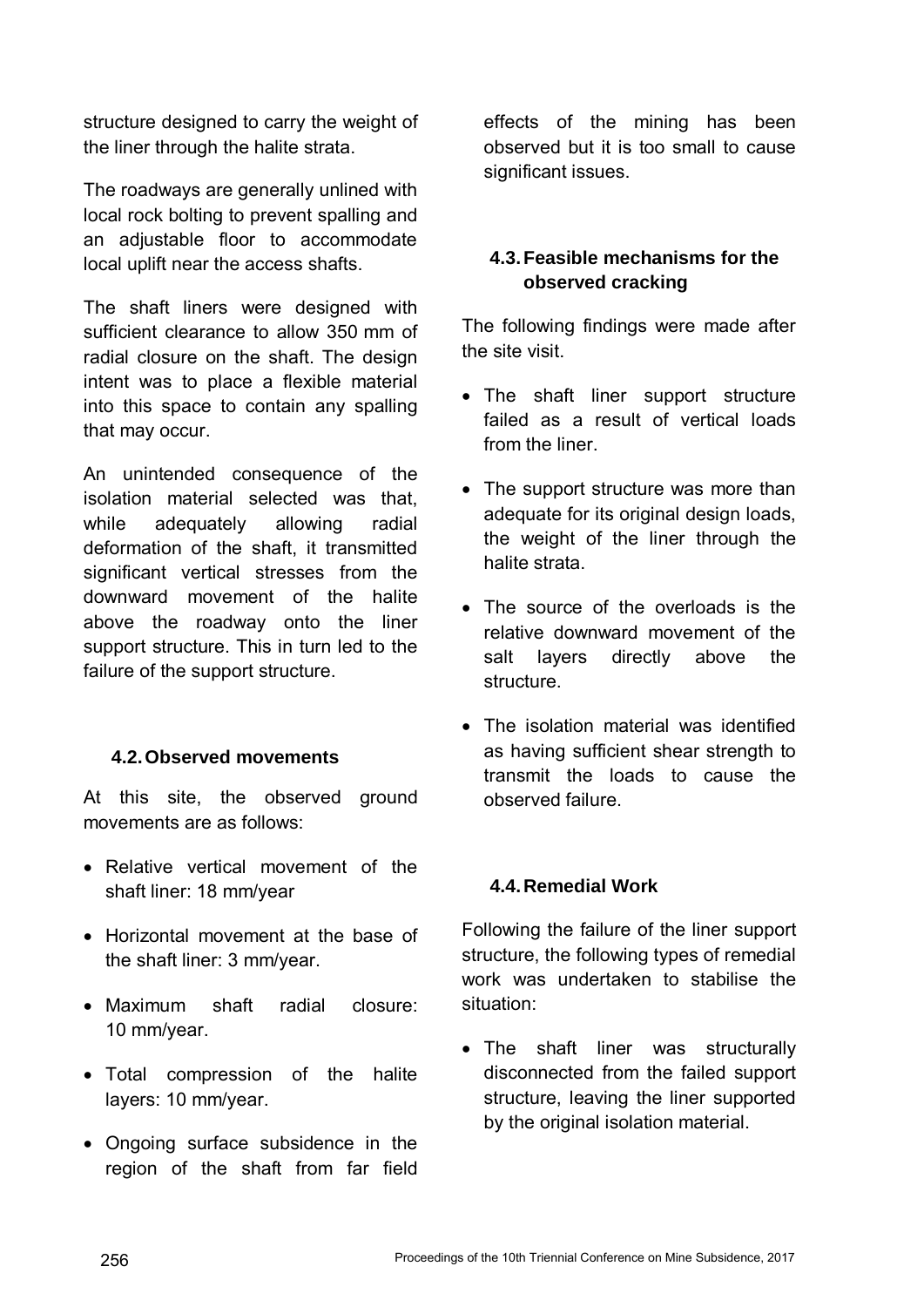- A comprehensive movement monitoring program was implemented.
- The failed concrete elements of the support structure were stabilised.

# **5. Finite Element Analysis**

A finite element (FE) model of the liner support structure was developed to determine: (1) if the reinforced concrete support structure was adequate to carry its original design loads; (2) the maximum load carrying capacity of the support structure to estimate the actual loads at cracking; and (3) the expected concrete failure locations to allow comparison with the observed cracking.

#### **5.1. Model limitations**

It should be noted that the FE model has a number of limitations as it is not a design model and it does not consider all the relevant design cases for the structure. It was used to calculate the characteristic vertical capacity of the structure but it did not consider the statistical variability in the inputs, and consequently the actual load at failure could vary from the analysis value

The model assumes quarter symmetry of the structure (Figure 3), however, in reality one corner will fail first as a result of variability in the loads and the structure as constructed. The model does not assess the load redistribution effects after the initial failure in one corner of the structure.

#### **5.2. Finite element model**

A 3D quarter model was developed as shown in Figure 3. The concrete structure was meshed with continuum solid elements. The reinforcement layers were meshed as surface elements – special type of shell elements to carry reinforcement. They were mapped onto the meshed surface of the concrete elements at the location of the significant reinforcement layers. These elements require definition of the reinforcement area, spacing and orientation, as well as the material properties for the reinforcement.

The linear elastic concrete properties used were:

- $\bullet$  Flastic modulus = 32.5 GPa
- $\bullet$  Poisson's ratio = 0.2
- Density = 2400 kg/m<sup>3</sup>

The concrete non-linear behaviour was modelled with the Concrete Damaged Plasticity. This, in combination with the reinforcement will calculate the ultimate capacity of the concrete structure and allows for load redistribution after initial cracking. The properties used were:

- Compressive strength: 60 MPa with the standard non-linear stress-strain curve;
- Tensile strength: 2.36 MPa with the standard post-cracking relaxation.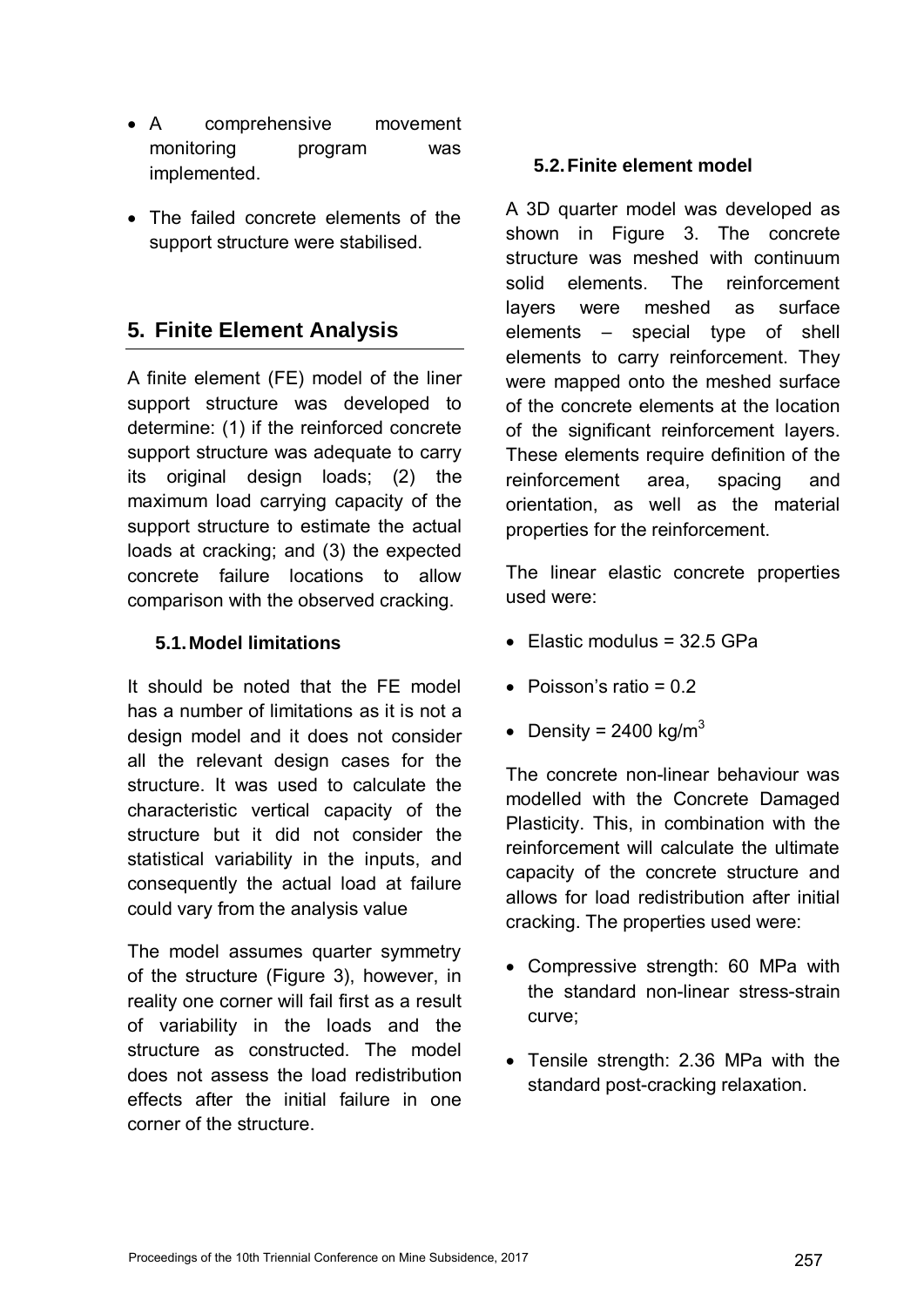

reached, at which point rupture occurred.

Symmetry boundary conditions were applied to the symmetry planes and a full restraint condition was applied at the base of the model. Prescribed displacements were applied at the top of the shaft.

### **5.3. Shaft Liner Isolation Material**

The shaft liner isolation material was also evaluated in a separate finite element model (Figure 4) using an appropriate material model to match supplied test data.

The analysis confirmed that the isolation material had sufficient stiffness to induce significant vertical loads on the liner structure.



### **Figure 3 Liner isolation model showing materials (left) and radial stresses (right)**

### **5.4. Analysis Results**

The normalised vertical load for the entire structure is plotted against the applied displacement in Figure 5. The graph also shows the key failure points and their corresponding loads.

The development of plastic strains in the concrete structure at various load levels was determined from the finite element

### **Figure 2 Geometry model of Lower Shaft Liner and Liner Support Structure**

The glass fibre reinforced polymer (GFRP) rebar was modelled with the following properties:

- $\bullet$  Elastic modulus = 65 GPa
- Ultimate strength = 1231 MPa

The bars were assumed to behave linearly until the ultimate strength was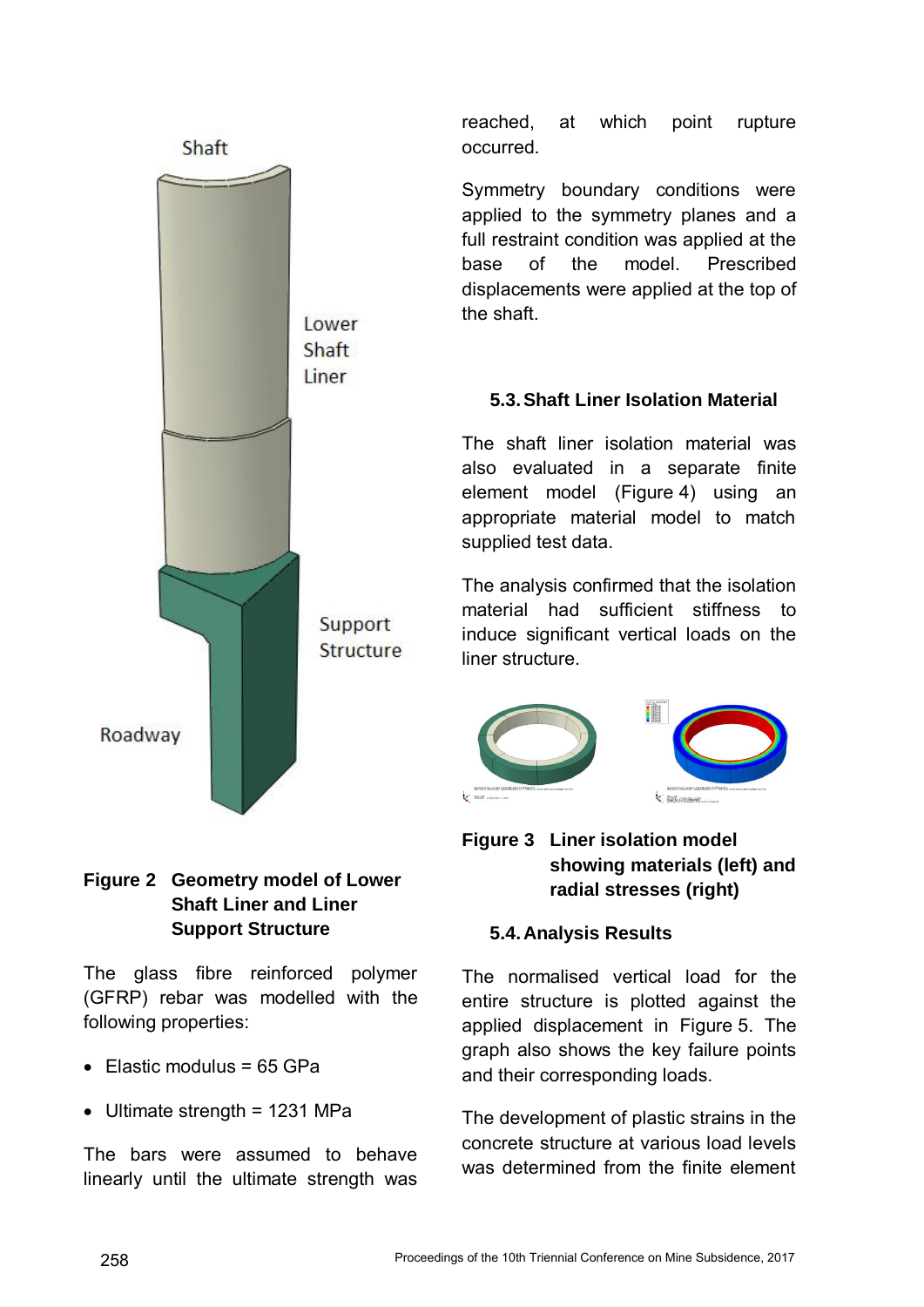analysis and these matched the site observed failure location in the shaft support structure and at the base of the

shaft liner. The locations of the failures are shown in Figure 5.



**Figure 4 Load – deformation behaviour of the support structure**



**Figure 5 Failure Locations** 

### **6. Discussion**

The nonlinear FE analysis has confirmed that the liner support structure failed at its weakest location. The capacity of the structure is well in excess of the intended design loads (both factored and un-factored). There was also observed crushing of concrete in the base of the shaft liner over the stiffest part of the support structure and this is consistent with the assessed load capacity.

It follows that excessive vertical load from the shaft liner was the underlying cause of the failure and the source of this load is the deformation of the halite rock layer surrounding the lower shaft.